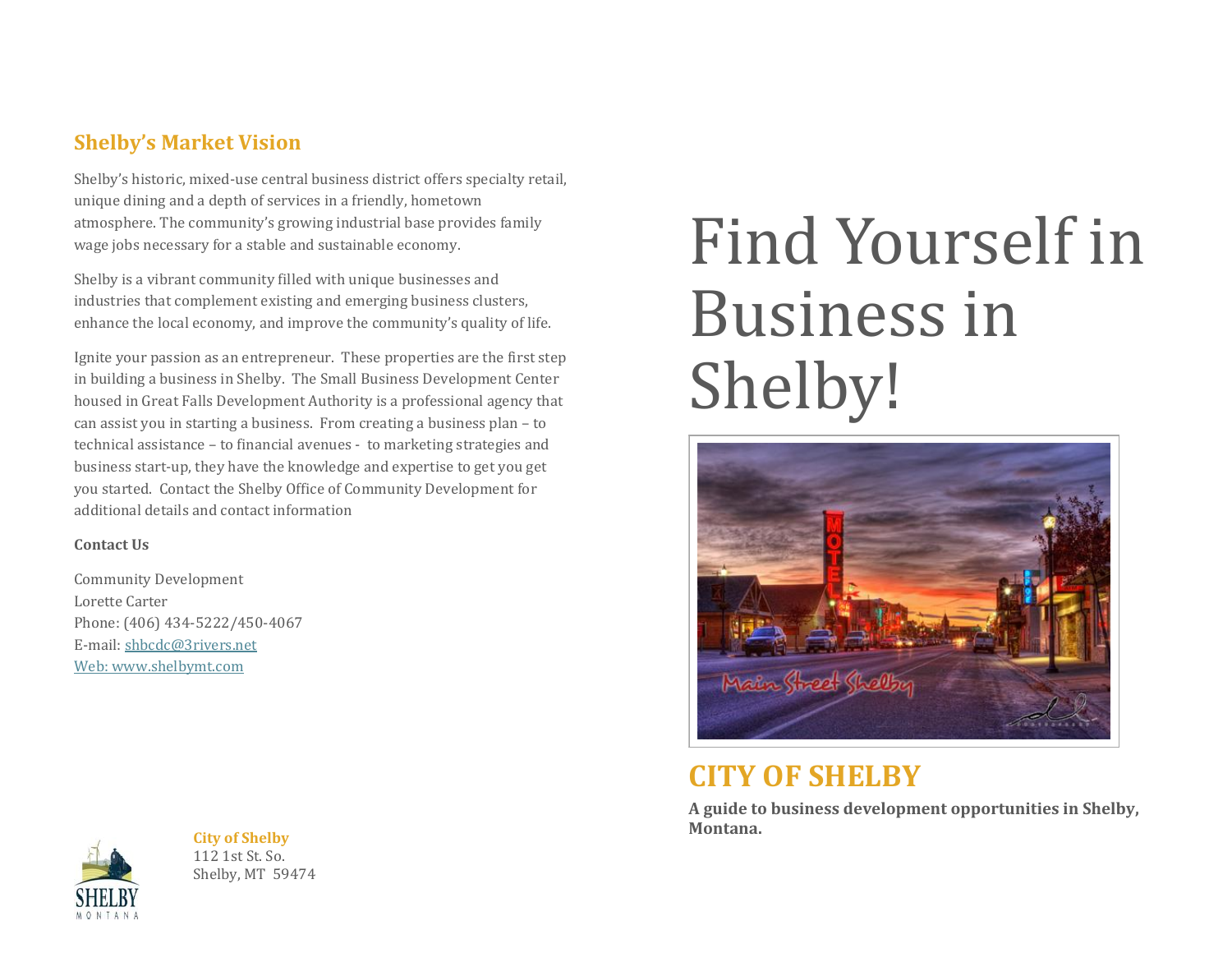# Community Profile

Shelby is the county seat of Toole County. Located in north central Montana, Shelby is approximately 30 miles south of the Canadian border and about 80 miles east of Glacier National Park. The Burlington Northern Santa Fe east-west main line tracks pass through Shelby linking Chicago to Seattle, and Interstate 1-15 gives quick access to north and south destinations.

*Shelby's geographical location makes it a natural transportation center. North into Canada, west to Pacific Coast, east to the Minneapolis-Chicago area or south on 1-15 to Los Angeles.* 

### **Education, Health, Recreational Facilities**

Shelby boasts excellent community services. Grades K-12 are located in one central school campus. Primary care services provided at Shelby's Marias Medical Center & Marias Healthcare clinic; assisted living at Marias Heritage Center and elderly care facilities at Marias Care Center; private medical doctor, dentists, optometrists and chiropractic services. Recreation facilities include the Civic Center recreation facility; Shelby Swimming Pool, Roadrunner Recreation Trail, Marias Valley Golf Course, tennis courts, bowling, shooting sports, and fishing.

#### **Amtrak**

Daily train service both east and west bound. (406-434-5031)

### Property Potential

#### **Office Space ~ 402 Front Street**



Built in 1996, this block building is perfect to design your own office space within Shelby's downtown business district. For additional information, contact Jana Richards at (406) 560-5024 or e-mail her at [jrichards.realestate@yahoo.com.](mailto:jrichards.realestate@yahoo.com)

#### **Restaurant/Casino ~ 439 Harding Ave.**



This beautiful 15,000 sq. ft restaurant/casino is a prime location near hotels and fueling stations. The operation comes with an All Beverage license. For more information, contact Barb Harmon at (406) 424-2410.

#### **Retail/Commercial Space ~ 202 Main Street**



The 1,000 sq. ft. space has updated fixtures; handicapped accessible; public area/separate office space/storage room. The lease is negotiable. Contact Gordon Smedsrud at (406) 424-8080, (406) 460-7653 or email at [gordon@tiberagency.com](mailto:gordon@tiberagency.com) .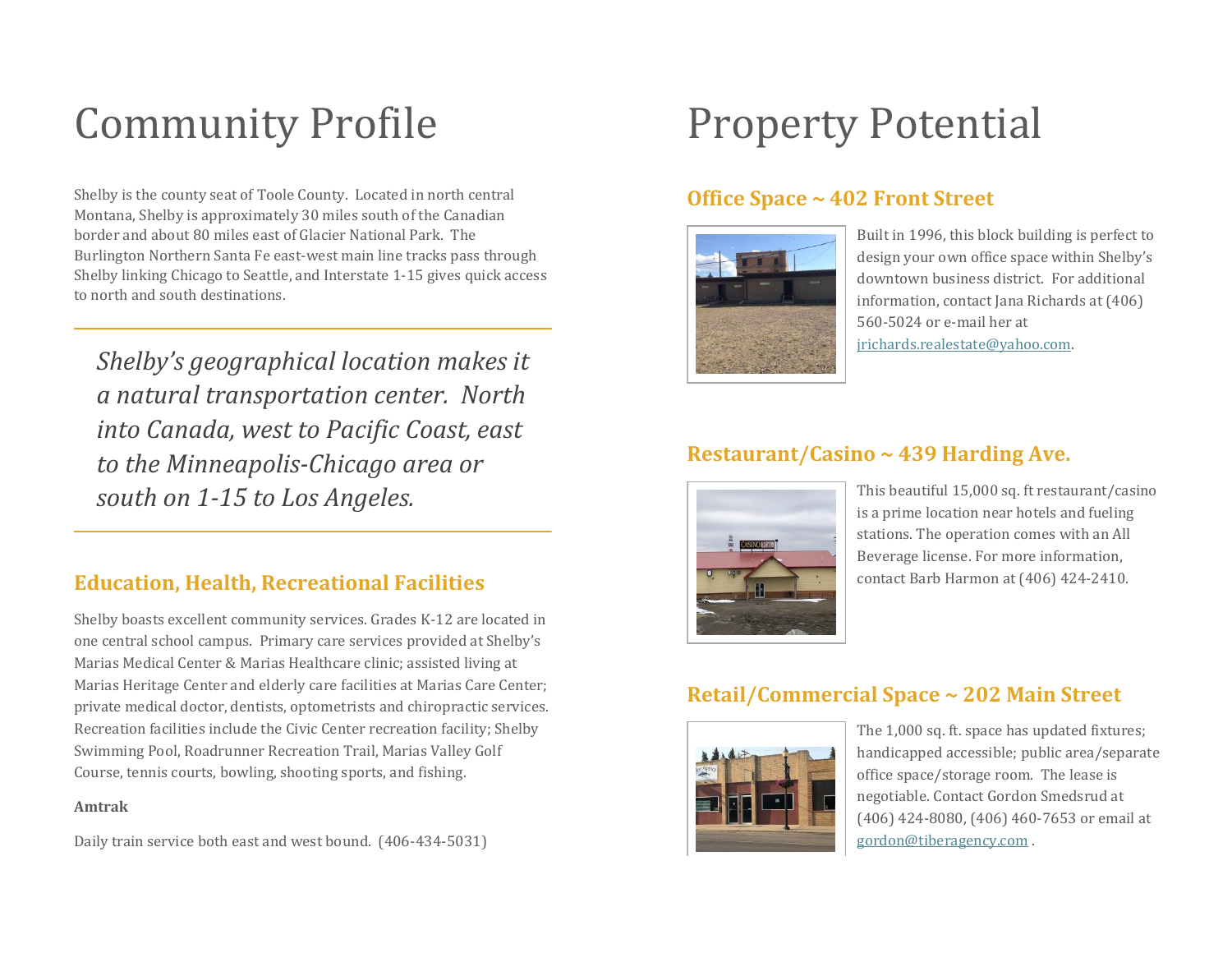## Property Potential

#### **Adaskavich Building ~ 424 Main Street**



Located at 424 Main Street, three spaces are available – 225 sq. ft.; 245 sq. ft. and 163 sq. ft. suites with handicap accessible restroom in main hallway. Monthly rent includes utilities. Contact Scott or Sharol O'Brien at (406) 434-2578.

#### **Sports Club Restaurant ~ 210 Main Street**



The well-known Sports Club includes liquor license, real estate and restaurant equipment. The upper level is perfect for office rentals or apartments. For additional information call Brice Kluth at (406) 434- 5567 or email a[t brice@fsbshelby.com](mailto:brice@fsbshelby.com) .

#### **Glacier Motel/RV Park ~ 744 W. Roosevelt Hwy.**



14-unit ground level motel with living quarters, 11 spot RV Park with water, sewer and electricity to each spot and 4 monthly rental cabins. Each parcel could be sold separately or as a whole. For additional sale information please contact Jean McFee at 406-450-6185

## Property Potential

#### **H-O Building ~ 130 4th Ave. South**



Located just off Main Street, the 3,500 sq. ft. main level is ideal for office or retail. Second floor has potential for mixed used. Contact David at (406) 240-1437 for sale/lease details.

#### **Historic Rainbow Hotel ~ 400 Main Street**



A corner stone of Shelby's Main Street business district, the historic Rainbow Hotel was built in 1922. This 13,000 SF building is ideal as a mixed-used property. Architectural report and development plan are available. Contact the City of Shelby at (406)434-5222.

#### **Retail/Office Space ~ 333 Main Street**



This downtown Shelby retail/office space is move-in ready! Large square footage available with ample storage space on street level. Minimal utility costs. For additional information contact Ingrid Steward at (406)470-1970.